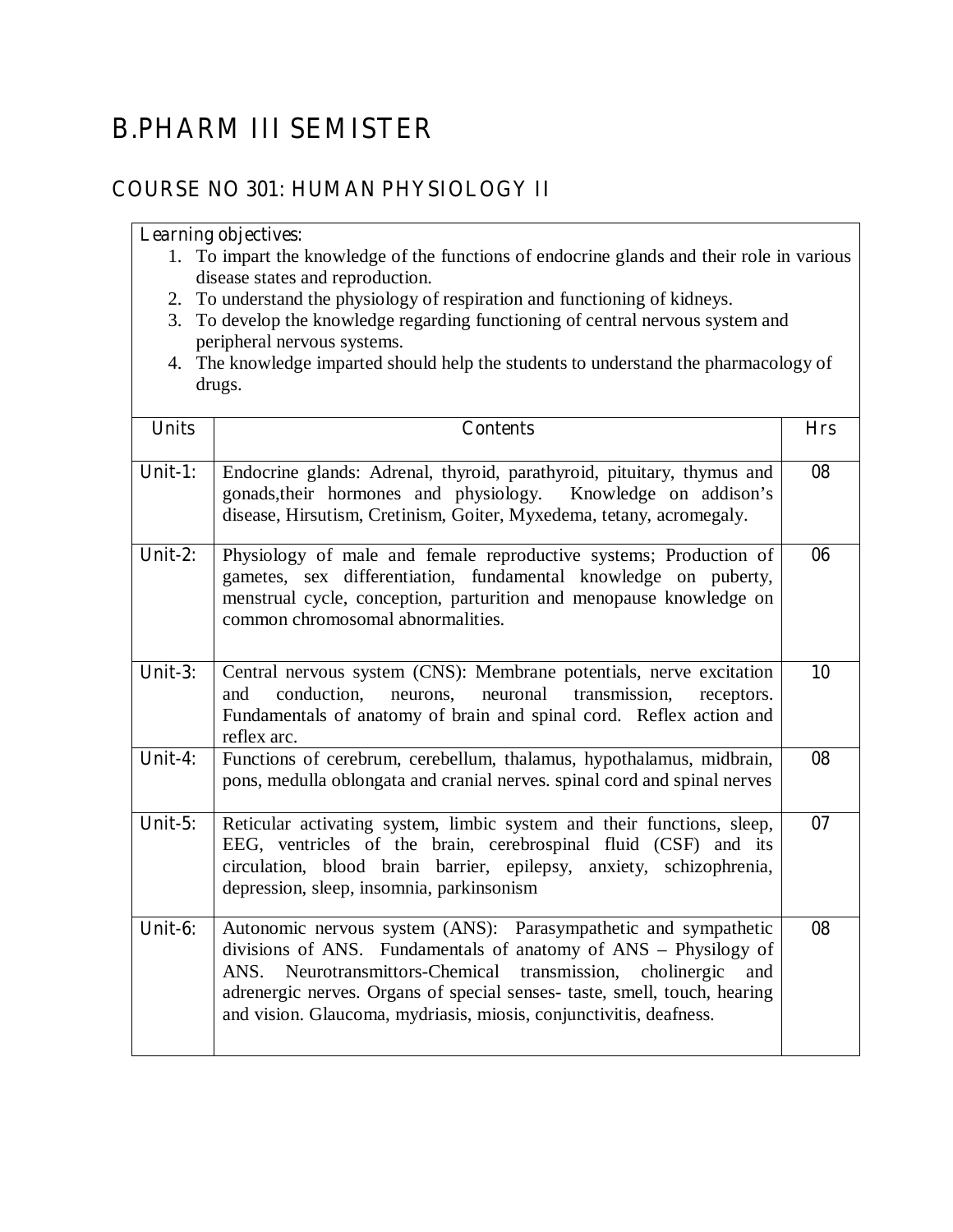| Unit- $7:$ | Metabolism of carbohydrates, proteins, fats and minerals. Metabolic<br>disorders- diabetes, thermoregulation- pyrexia, pain – inflammation-<br>arthritis. | 06 |
|------------|-----------------------------------------------------------------------------------------------------------------------------------------------------------|----|
| Unit-8:    | Immune systems. Immuno component cells and their development $-$<br>autoimmune disorders.                                                                 | 07 |

# **COURSE NO 302: HUMAN PHYSIOLOGY II PRACTICAL**

# **Learning Objectives:**

• **To impart knowledge practically on theory based aspects (tissues of various organ systems, microscopical knowledge, membrane potentials, nature of nerve and muscles, neurotransmitters and their role, Blood chemistry etc)** 

## **List of Experiments:**

- 1. Identification of permanent slides of heart ,liver ,lung ,pancreas ,stomach, small intestine, uterus, ovary ,testes ,skin ,eye, tongue, thyroid, adrenal gland ,T.S. of artery and vein ,kidney.
- 2. Microscopic examination of epithelial cells, muscular tissue, nerve fiber, cartilage.

### **Determination of following parameters in human blood and other experiments related on different organ systems:**

- 3. Hemoglobin.
- 4. Blood group.
- 5. Coagulation time and bleeding time.
- 6. R.B.C.count.
- 7. W.B.C.count.
- 8. Differential leukocyte count.
- 9. Erythrocyte sedimentation rate (ESR)
- 10.Determination of fragility range of sheep R.B.C. in hypotonic saline.
- 11.Graphical recording of simple muscle twitch (SMT) with frog's gastronomoussciatic muscle nerve preparation.
- 12.Effect of fatigue on SMT
- 13.Effect of cold Ringer(10 degrees centigrade) on SMT
- 14.Effect of warm ringer(forty degrees centigrade) on SMT
- 15.Genesis of tetanus on SMT
- 16.Determination of arterial blood pressure by Sphygmomanometer.
- 17.Determination of vital capacity of lungs.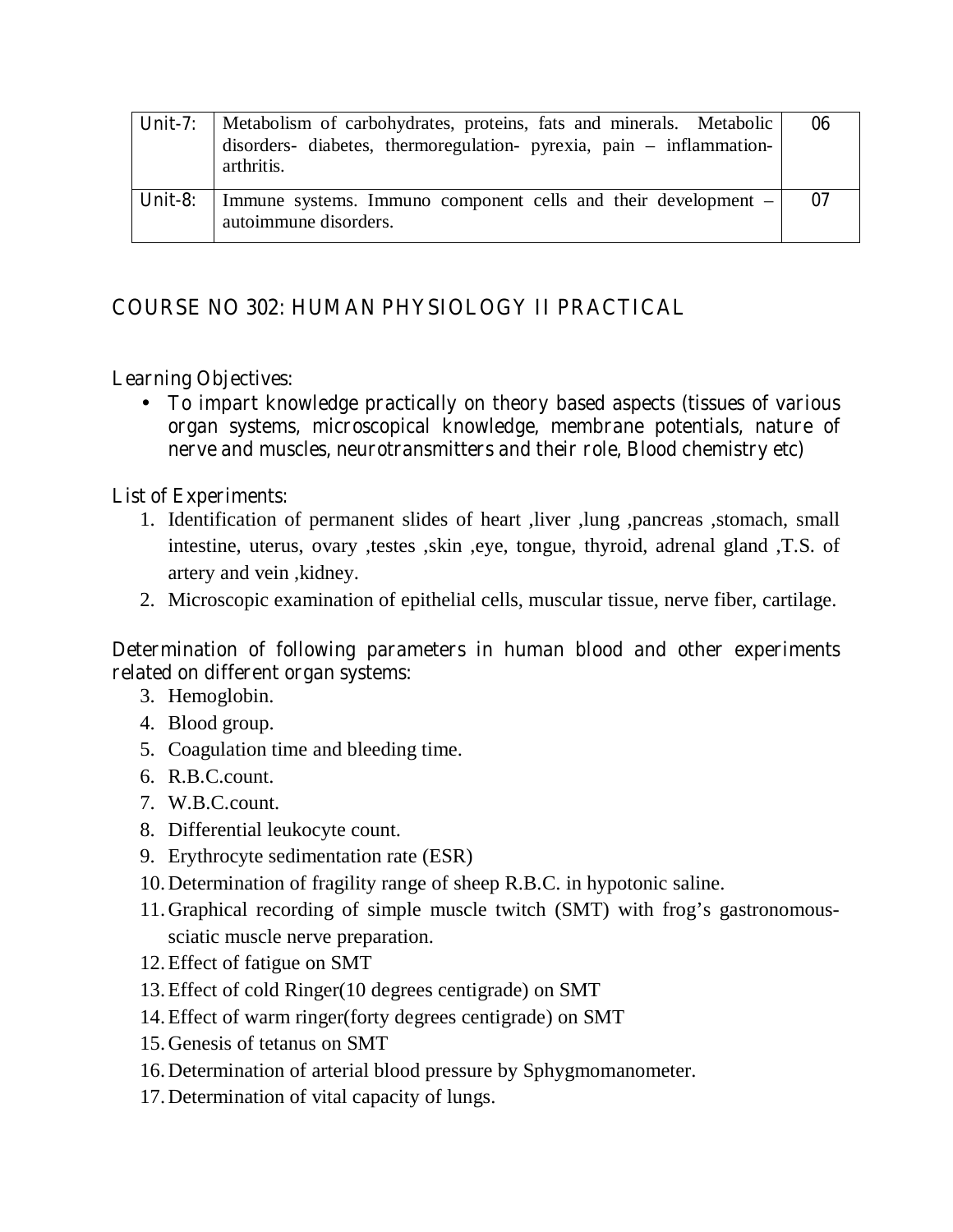- 18.Recording of normal heart beat of frog in situ
- 19.Recording of body temperature of humans with clinical thermometer.

#### **Suggested Books:**

. .

1. Shambu lingam- Essentials of Physiology

2 .Ross & Wilson- Anatomy & Physiology in health and illness-Anne Waugh, Allison Grant.

3. First Aid to the injured- Published by Saint John Ambulance Association.

4. A Treatise on Hygiene and Public Health, B.N. Ghosh, Calcutta Scientific Publishing Company.

#### **Reference Books:**

1. Text Book of Medical Physiology-Arthur.C.Guyton

2. Samson Wright's Applied Physiology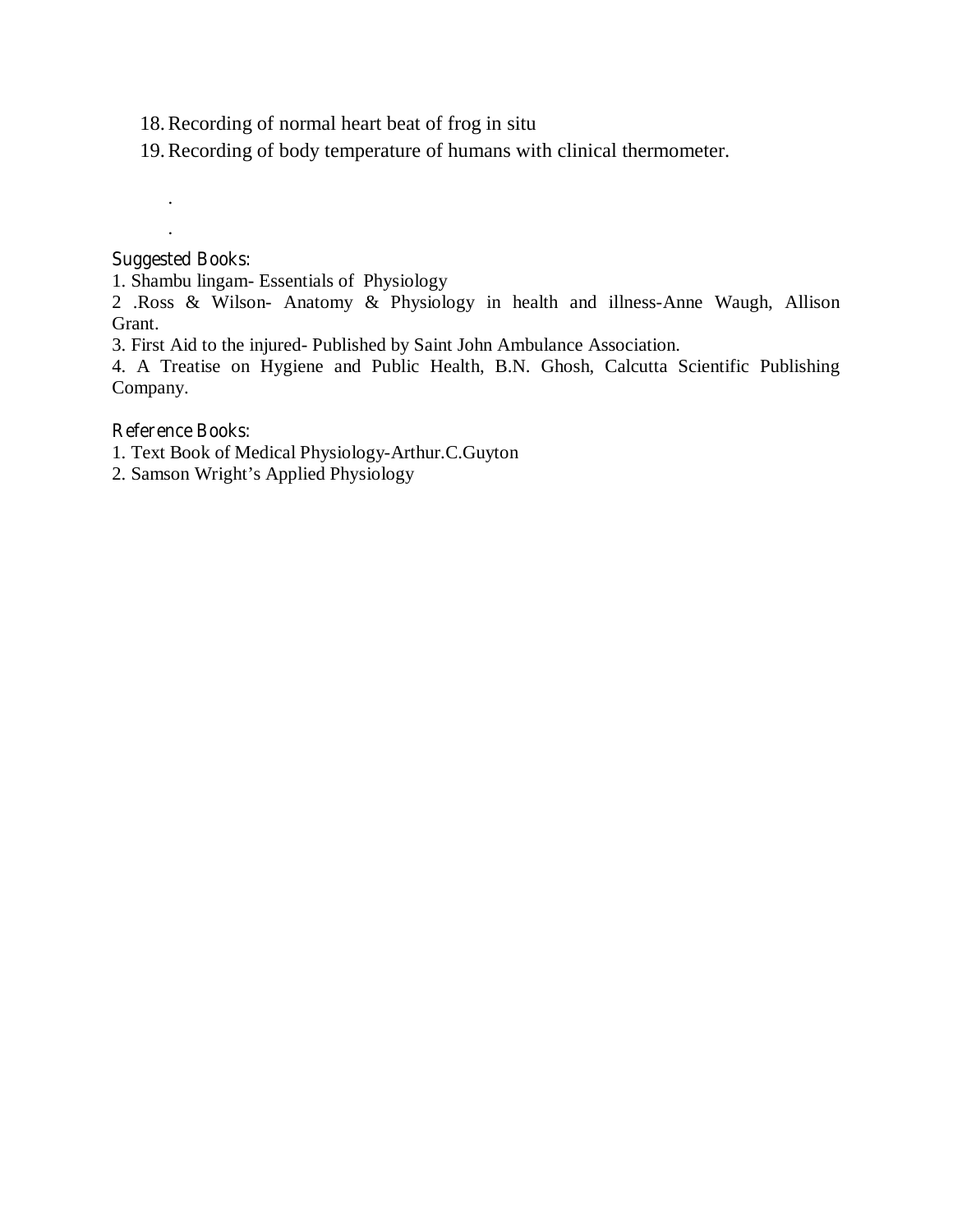# **COURSE NO 303: PHARMACEUTICAL ANALYSIS –I (THEORY)**

|              | <b>Learning objectives:</b>                                                                                                                                                                                                                                                                                                                                                                                                                                                                                                                                                                                                                                                      |            |
|--------------|----------------------------------------------------------------------------------------------------------------------------------------------------------------------------------------------------------------------------------------------------------------------------------------------------------------------------------------------------------------------------------------------------------------------------------------------------------------------------------------------------------------------------------------------------------------------------------------------------------------------------------------------------------------------------------|------------|
| 1.           | To emphasize the importance of quality in drugs $\&$ pharmaceuticals.                                                                                                                                                                                                                                                                                                                                                                                                                                                                                                                                                                                                            |            |
| 2.           | To establish the fundamental conventional methods of drug analysis used in                                                                                                                                                                                                                                                                                                                                                                                                                                                                                                                                                                                                       |            |
|              | laboratories.                                                                                                                                                                                                                                                                                                                                                                                                                                                                                                                                                                                                                                                                    |            |
| 3.           | To provide the knowledge regarding the principles of titrimetry and gravimetric                                                                                                                                                                                                                                                                                                                                                                                                                                                                                                                                                                                                  |            |
| 4.           | techniques.<br>To give the basic principles of other analytical techniques used in analytical chemistry.                                                                                                                                                                                                                                                                                                                                                                                                                                                                                                                                                                         |            |
| 5.           | To teach applications of these analytical methods to drugs $\&$ pharmaceuticals.                                                                                                                                                                                                                                                                                                                                                                                                                                                                                                                                                                                                 |            |
| <b>Units</b> | <b>Contents</b>                                                                                                                                                                                                                                                                                                                                                                                                                                                                                                                                                                                                                                                                  | <b>Hrs</b> |
|              |                                                                                                                                                                                                                                                                                                                                                                                                                                                                                                                                                                                                                                                                                  |            |
| Unit-1:      | A general introduction to pharmaceutical analysis and general aspects<br>of standardization of pharmaceutical chemicals and formulated<br>products mentioned in Indian pharmacopoeia. Importance of proper<br>sampling and general books for pharmaceutical standards like<br>pharmacopoeias, National formularies. computation of analytical<br>results, significant numbers, rejection of doubtful values with<br>reference to volumetric and gravimetric analysis, sources of errors<br>and calibration of analytical equipment used in volumetric and<br>gravimetric analysis.                                                                                               | 06         |
| Unit-2:      | Acid-Base titrations: theoretical basis of neutralization reactions<br>including electrolytic dissociation, application of law of mass action,<br>relative strength of acids and bases, hydrolysis of salts and buffer<br>solutions, theory of neutralization indicators and factors involved in<br>the selection of indicators for different types of acid-base titrations.<br>Procedures involved in different types of titrations using strong acid,<br>week base, strong base, week base and back titration with blank<br>determination.                                                                                                                                     | 10         |
| Unit- $3:$   | Oxidation-reduction titrations: theoretical considerations including<br>standard potentials, calculation of redox potentials, redox indicators,<br>principle and procedure involved in different types of redox titrations<br>using potassium permanganate, iodine. Titrations of released iodine<br>and back titration of excess iodine, potassium iodate, ammonium<br>ceric sulphate and titanous chloride. Precipitation titrations:<br>principles and procedures involved in argentimetry, use of silver<br>nitrate and ammonium thiocyanate. Indicators used in precipitation<br>titrations including adsorption indicators, Mohr's and volhard's<br>methods with examples. | 10         |
| Unit-4:      | Complexometric titrations: basic principles of complexometric<br>analysis including theories of complex ions, chelating agents,<br>properties of metal complexes with particular reference to EDTA.<br>Basic principles of complexometric analysis including theories of                                                                                                                                                                                                                                                                                                                                                                                                         | 08         |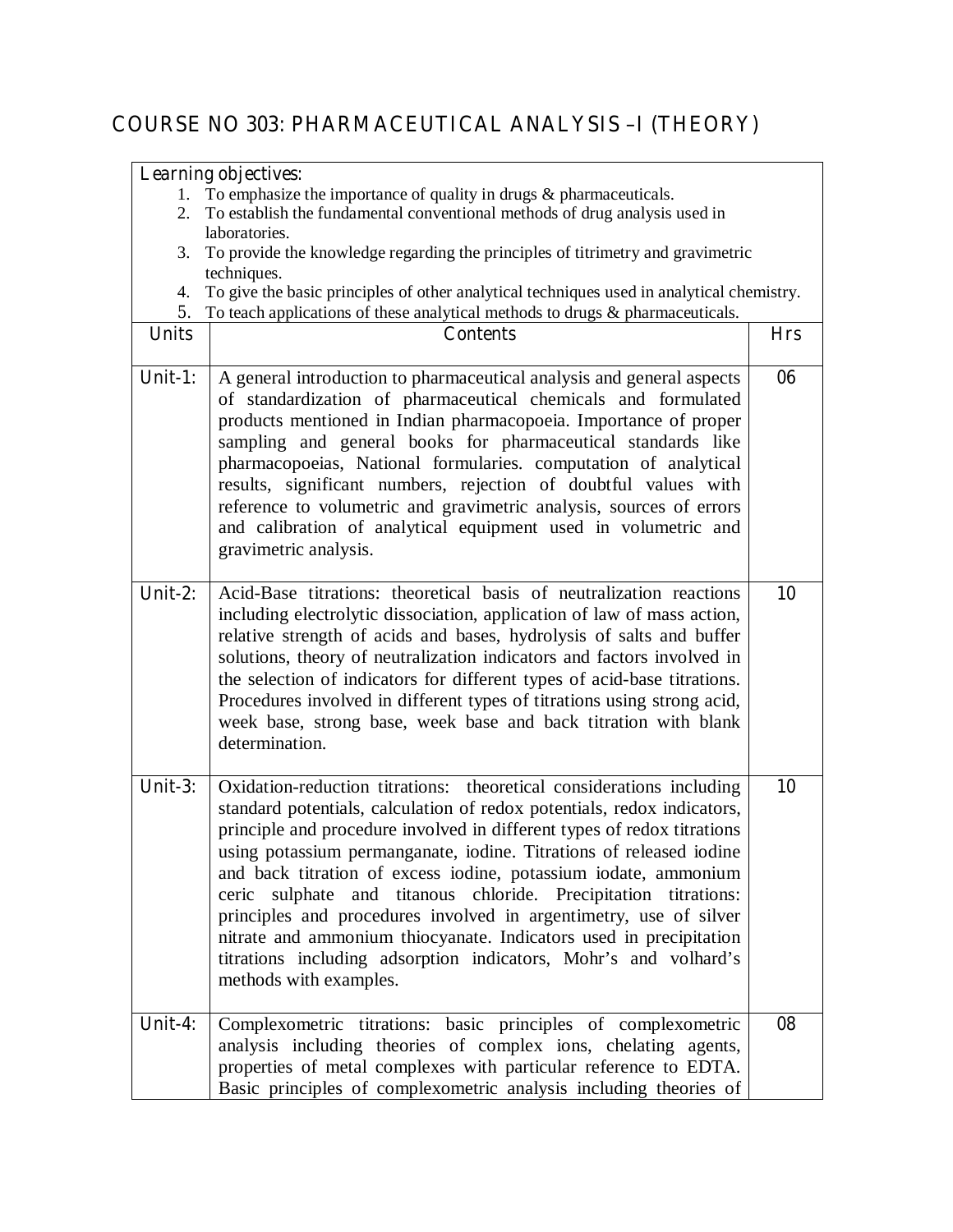|            | complex formation. Werener's coordination number and structure of<br>complex ions, chelating agents, properties of metal complexes with<br>particular reference to EDTA, various examples of titrations of metal<br>ions using disodium acetate, indicators and end point detection using<br>indicators and by physical methods, masking and demasking agents,<br>pharmaceutical applications of complexometry with particular<br>reference to I.P. |    |
|------------|-----------------------------------------------------------------------------------------------------------------------------------------------------------------------------------------------------------------------------------------------------------------------------------------------------------------------------------------------------------------------------------------------------------------------------------------------------|----|
| Unit- $5:$ | Non-aqueous titrations: principles, advantages and pharmaceutical<br>solvents<br>applications,<br>and<br>indicators<br>reagents<br>used<br>in<br>nonaqueoustitrimetry, other methods of detecting end points.<br>Examples of titrations of alkali metal and alkaline earth metal salts of<br>organic acids, primary, secondary and tertiary amines, halogen acid<br>salts of bases, titration of acidic substances.                                 | 08 |
| Unit-6:    | Principles and procedures involved and application of nitrite<br>titrations, titrations using 2, 6-dichlorophenol-indophenol.<br>Aquametry including use of Karl-fisher reagent and moisture<br>balances. Drying and distillation, oxygen flask combustion method of<br>analysis.                                                                                                                                                                   | 06 |
| Unit-7:    | A detailed study of gravimetric analysis including principles<br>involved, critical factors and typical methods involving precipitation,<br>coagulation, digestion, filtration and incineration procedures with<br>suitable examples. Advantages and disadvantages, sources of errors<br>and their elimination in gravimetric analysis.                                                                                                             | 06 |
| Unit-8:    | Gas analysis: principles of gas analysis, use of hempel's gas burette<br>and pipette, nitrometer, haldome's and orset's gas analysis apparatus<br>and their operations. Examples of gas analytical methods of<br>pharmaceutical significance.                                                                                                                                                                                                       | 06 |

Text books:

- 1. Indian pharmacopoeia
- 2. practical pharmaceutical chemistry by A.H. Becket and stenlake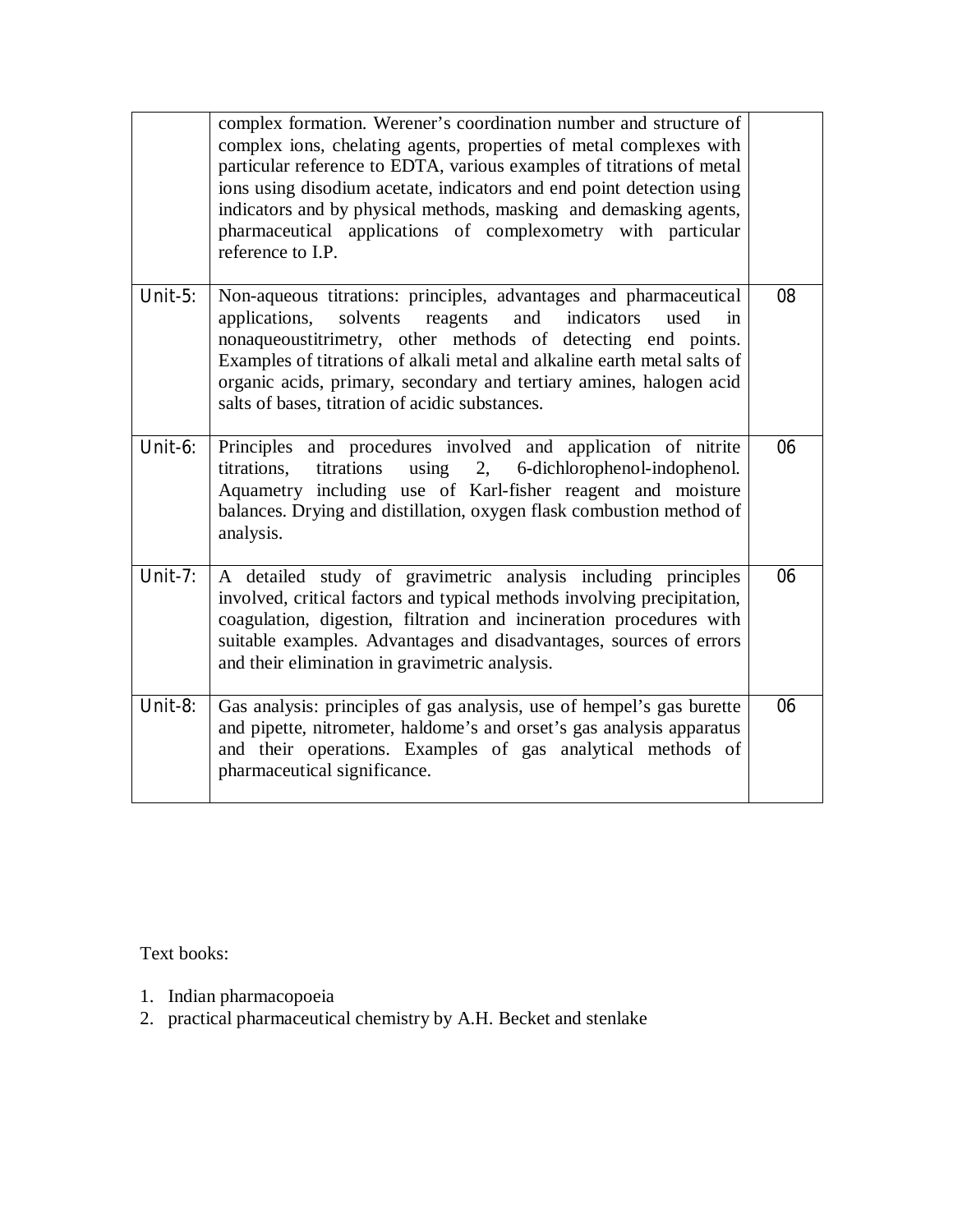# **COURSE NO 304: PHARMACEUTICAL ANALYSIS –I (PRACTICAL)**

Acid-base titrations

1. Standardization of HCl 2. Standardization of  $H_2SO_4$  3. Standardization of NaOH

4. Assay of boric acid 5. Assay of sodium bicarbonate 6. Assay of borax 7. Assay of calcium hydroxide 8. Assay of zinc oxide 9. Assay of calcium carbonate 10. Assay of acetyl salicylic acid 11. Assay of formaldehyde 12. Assay of NaOH in presence of sodium carbonate.

Redox titrations:

13. Standardization of iodine 14. Standardization of KMnO4

15. Assay of ferrous sulphate 16. Assay of hydrogen peroxide 17. Assay of sodium nitrate18. Estimation of ascorbic acid with 2,6-dichlorophenol indophenol 19. Assay of mercuric chloride 20. Assay of sodium metabisulphite 21. Assay of copper sulphate

Precipitation titrations

22. Standardization of silver nitrate

23. Assay of potassium chloride 24. Assay of ammonium thiocyanate 25. Assay of mercuric oxide

Complexation titrations 26. Standardization of EDTA 27. Assay of calcium gluconate injection/tablets 28. Assay of aluminiumsulphate

Non-aqueous titrations 29. Assay of thiamine hydrochloride

Gravimetry

30. Determination of sulphate as barium sulphate 31. Estimation of magnesium as magnesium pyrophosphate 32. Determination of thiamine as silico tungstate

Limit tests 33. Limit test for chlorides 34. Limit test for sulphates 35. Limit test for iron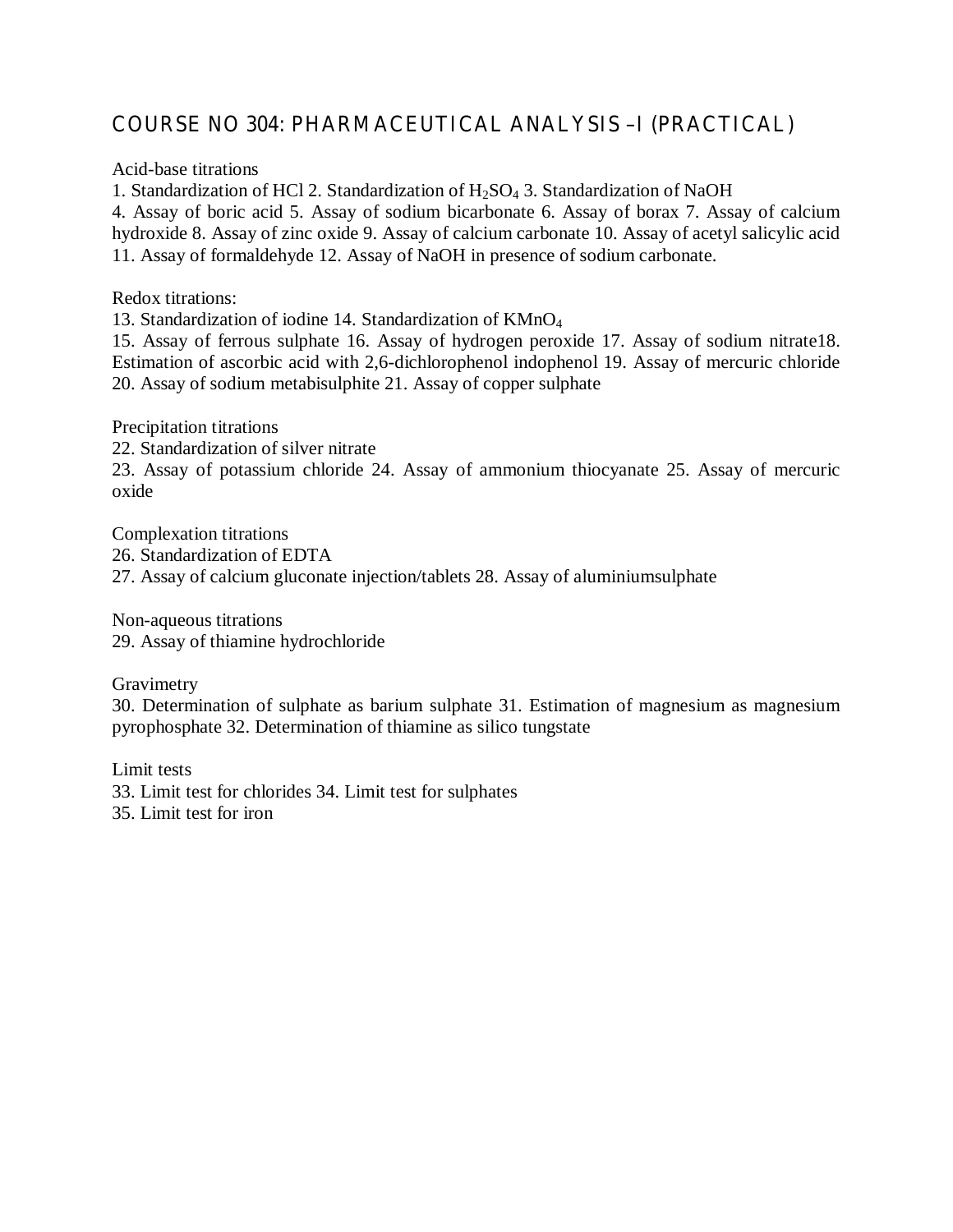# **COURSE NO 305: PHYSICAL PHARMACY – II**

A study of the applications of physico – chemical properties to pharmacy with special reference

to the following

| <b>Learning objectives:</b> |                                                                                                                           |  |
|-----------------------------|---------------------------------------------------------------------------------------------------------------------------|--|
|                             | 1. To acquaint the students with the fundamental principles $\&$ their applications with                                  |  |
|                             | reference to Pharmacy.                                                                                                    |  |
|                             | $\sigma$ . The second control of the second control of the second theory of the second control of $\sigma$ and $\sigma$ . |  |

- 2. To study the Solubility, distribution and interfacial phenomena of liquids.
- 3. To impart the knowledge onthe rheology and micromeritics.
- 4. To study kinetics and methods of stabilization and accelerated stability.

| <b>Units</b> | <b>Contents</b>                                                                                                                                                                                                                                                                                                                                                                                                         | <b>Hrs</b> |
|--------------|-------------------------------------------------------------------------------------------------------------------------------------------------------------------------------------------------------------------------------------------------------------------------------------------------------------------------------------------------------------------------------------------------------------------------|------------|
| Unit-1:      | Solubility and distribution phenomena: Solvent – solute interactions,<br>solubility of gases in liquids, liquids, solids - factors influencing<br>solubility - methods of increasing solubility, distribution coefficient<br>significance of distribution coefficient.                                                                                                                                                  | 08         |
| Unit-2:      | Complexation: Types of complexes, methods of<br>analysis,<br>Complexation and drug action.                                                                                                                                                                                                                                                                                                                              | 06         |
| Unit- $3:$   | Kinetics: Rates and orders of reactions, determinations of order of a<br>reaction influence of temperature and other factors on reaction.<br>Decomposition of medicinal agents. Methods and principles of<br>stabilization. Accelerated stability analysis – principles and methods.<br>An introduction to ICH guidelines.                                                                                              | 08         |
| Unit-4:      | Interfacial phenomena: Liquid interfaces, adsorption at liquid<br>active<br>interfaces.<br>Surface<br>classification,<br>agents<br>properties,<br>applications HLB. Adsorption at solid interfaces. Electric properties<br>at interfaces – Zeta potential and its importance.                                                                                                                                           | 08         |
| Unit- $5:$   | Colloids: Types, methods of preparation, properties, protective<br>colloid action, Solublization. Gels, Structure, properties<br>and<br>applications.                                                                                                                                                                                                                                                                   | 07         |
| Unit-6:      | dispersions: Emulsions, Suspensions<br>and semisolids.<br>Coarse<br>Suspensions – interfacial properties of suspended particles, setting in<br>suspensions. Formulation and evaluation of flocculated<br>and<br>deflocculated suspensions. Emulsions: Theories of emulsification,<br>stability of emulsions, preservation of emulsions,<br>physical<br>rheological properties of emulsions, suspensions and semisolids. | 09         |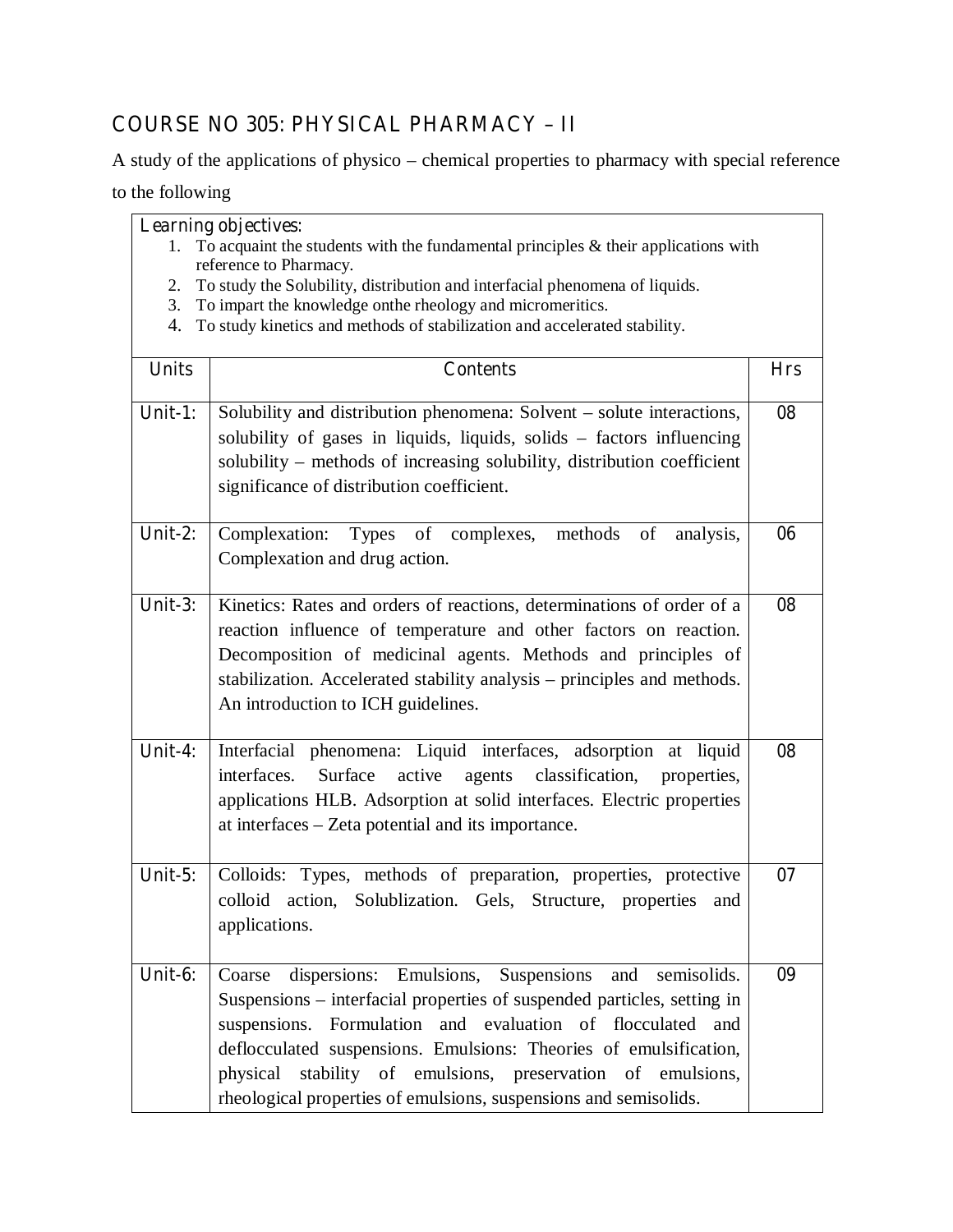| Unit-7: | Rheology: Newtonian systems. Thixotropy measurement and its                                                                                                                                                                                | 06 |
|---------|--------------------------------------------------------------------------------------------------------------------------------------------------------------------------------------------------------------------------------------------|----|
|         | applications in pharmacy. Determination of viscosity, viscometer.                                                                                                                                                                          |    |
| Unit-8: | Micromeritics: Particle size and size distribution, methods of<br>determining particle size particle shape, particle number, surface area<br>- methods of determining surface area, derived properties of powders<br>- their significance. | 08 |

#### **Text Books:**

1. Physical Pharmacy by Alfred Martin; 2. Tutorial Pharmacy by Cooper and Gunn, edited by S.J. Carter; 3. Remington's Practice of Pharmaceutical Sciences.

# **COURSE NO 306: PHYSICAL PHARMACY – II – PRACTICAL**

 1. Determination of solubility of drugs in single and mixed solvents; 2. Construction of phase diagram for the system of methyl salicylate – isopropanol water; 3. Determination of partition coefficient of benzoic acid in peanut oil – water system; 4. Influence of additives (glycerol in aqueous phase) on the partition coefficient; 5.Study of Complexation of copper and glycine by pH titration method; 6.Determination of rate constant of a first order reaction; 7.Determination of rate constant of second order reaction; 8.Determination of surface and interfacial tensions; 9.Determination of CMC of a surfactant by capillary rise principle; 10.Determination of HLB of a surfactant; 11.Determination of Cloud and Kraft point; 12.Study of adsorption of oxalic acid on charcoal – construction of adsorption isotherms; 13.Influence of suspending agent on the sedimentation parameters in a suspension; 14.Determination of degree of flocculation in a suspension; 15.Determination of particle size by gravity sedimentation Andreason's Apparatus; 16.Determination of globule size and size distribution in an emulsion; 17.Study of physical stability of selected emulsions; 18.Preparation of colloids 9 (lyophilic and lyophobic) and study of protective colloidal action; 19.Determination of bulk and true density (by liquid displacement method) of crystalline solids; 20.Micromeritic studies on tablet granulations – determination of bulk and granule densities, angle of repose, compressibility index, influence of glidants on flow properties.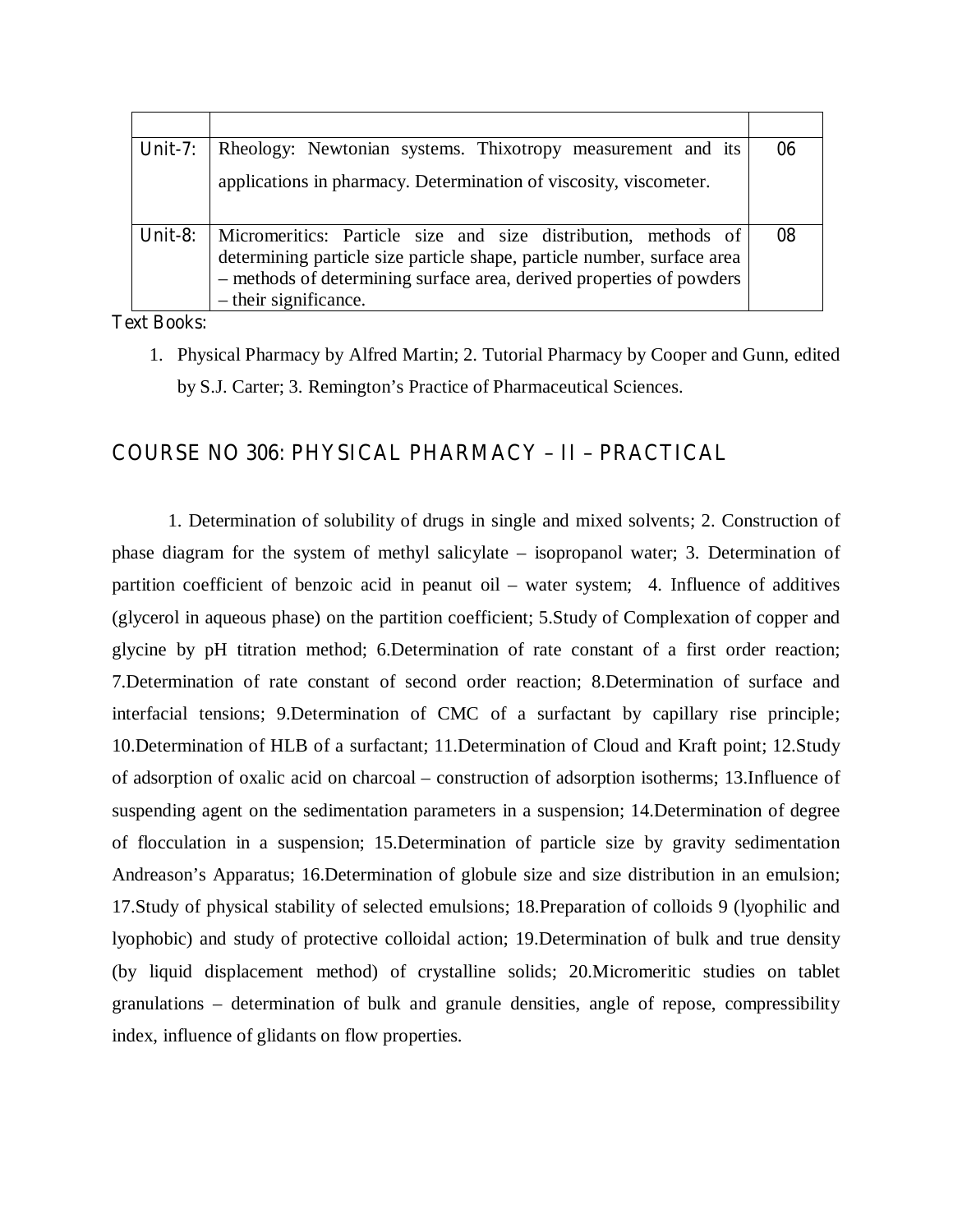# **COURSE NO 307: PHARMACEUTICAL CHEMISTRY-III (ORGANIC-II) THEORY**

|              | <b>Learning objectives:</b>                                                                                                                                                                                                                                                                                                                                                                                          |                |
|--------------|----------------------------------------------------------------------------------------------------------------------------------------------------------------------------------------------------------------------------------------------------------------------------------------------------------------------------------------------------------------------------------------------------------------------|----------------|
|              | 1. To develop the linkage between organic molecules and their transformation to the                                                                                                                                                                                                                                                                                                                                  |                |
|              | drug molecule.                                                                                                                                                                                                                                                                                                                                                                                                       |                |
|              | 2. To develop the ability to name drugs having various structural features.                                                                                                                                                                                                                                                                                                                                          |                |
| 3.           | To expose students towards different chemical classes of compounds and their                                                                                                                                                                                                                                                                                                                                         |                |
|              | relationships according to their biological activity.                                                                                                                                                                                                                                                                                                                                                                |                |
| <b>Units</b> | <b>Contents</b>                                                                                                                                                                                                                                                                                                                                                                                                      | <b>Hrs</b>     |
| Unit-1:      | Benzene and aromaticity: Modern structure of benzene aromaticity.<br>Huckels rule, Nomenclature of benzene derivatives, Electrophilic<br>substitution reactions – mechanisms of nitration, halogenation,<br>sulphonation and Friedel-crafts alkylation, Theory of reactivity and<br>orientation in mono substituted benzenes, preparation and uses of<br>gamma benezene hexachlorilde, saccharine and chloramines-T. | 10             |
| Unit-2:      | Aldehydes and Ketones: Nomenclature, general methods of<br>preparation, structure versus reactivity, Nucleophilic addition<br>reactions, acidity of alpha-hydrogens and carbanion addition<br>reactions. Haloform reaction of methyl ketones. Praparation and uses<br>of formaldehyde, paraformaldehyde, acetaldehyde, paraldehyde,<br>acetone, chloral hydrate, benzaldehyde, cinnamaldehyde, vanillin.             | 10             |
| Unit- $3:$   | Sulphonic acids: Methods of preparation and uses of alkyl and aryl<br>Sulphonic acids – sodium lauryl sulphate.                                                                                                                                                                                                                                                                                                      | 0 <sub>5</sub> |
| Unit-4:      | Functional derivatives of carboxylic acids - Nucleophilic acyl<br>substitution reactions; preparation of acid chlorides, amides,<br>anhydrides and ester from acids. Nucleophilic acyl substitution<br>reactions - preparation and uses of ethyl acetate, diethyl phthalate,<br>methyl salicylate, ethyl acetate and aspirin. Preparation and synthetic<br>uses of malonic ester and aceto acetic ester.             | 08             |
| Unit- $5:$   | Phenols: General methods of preparation, acidity, characteristic<br>reactions. Preparation and uses of phenol, catechol, resorcinol,<br>hydroquinone and pyrogallol.<br>Aryl-halides - Nucleophilic aromatic sybstitution. General methods<br>of preparation, reactivity of aryl halides, nucleophilic aromatic<br>substitution reactions.                                                                           | 08             |
| Unit-6:      | Amines: General methods of preparation, basicity of amines,<br>characteristic reactions of amines, separation of different classes of<br>amines, Ring substitution in aromatic amines, quaternary ammonium<br>compounds, preparation and uses of ethonalamine,<br>aniline,<br>acetanilide, urea and tetrabutyl ammonium hydroxide, cetyltrimethyl                                                                    | 08             |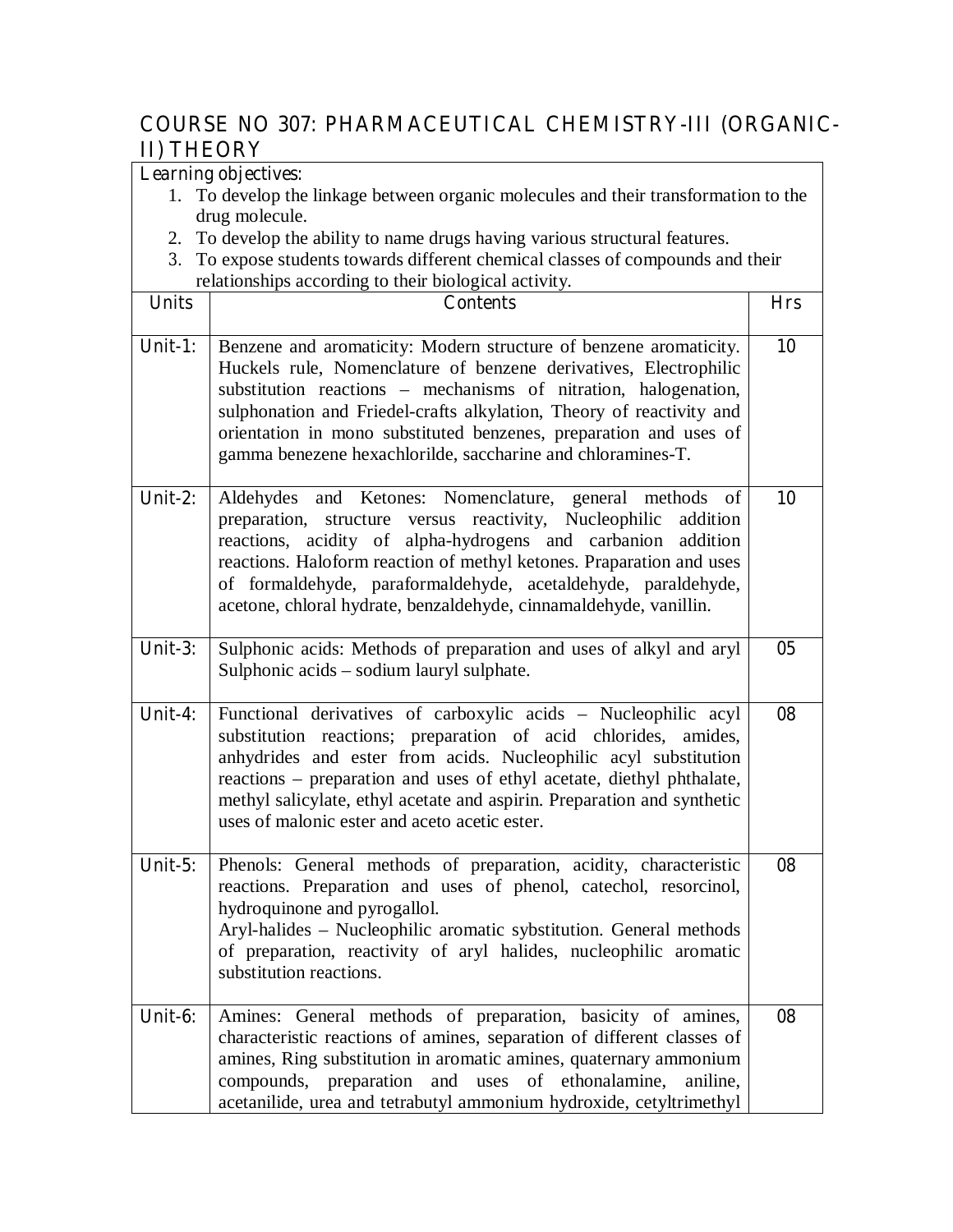|         | ammonium bromide.                                                                                                                                                |    |
|---------|------------------------------------------------------------------------------------------------------------------------------------------------------------------|----|
| Unit-7: | Diazonium compounds: preparation, reactions and uses.<br>Polynuclear aromatic compounds: structure and reactions of<br>naphthalene, anthracene and phenanthrene. |    |
| Unit-8: | Name reactions: Mannich reaction. Micheal addition, Beckmann<br>rearrangement. Fries rearrangement, Bayer-villiger oxidation.                                    | 05 |

## **TEXT BOOKS:**

- 2. Organic chemistry by Morrison and Boyd
- 3. Bently and Dirver's Textbook of pharmaceutical Chemistry
- 4. Organic Chemistry, Vol. I, by I.L. Finar.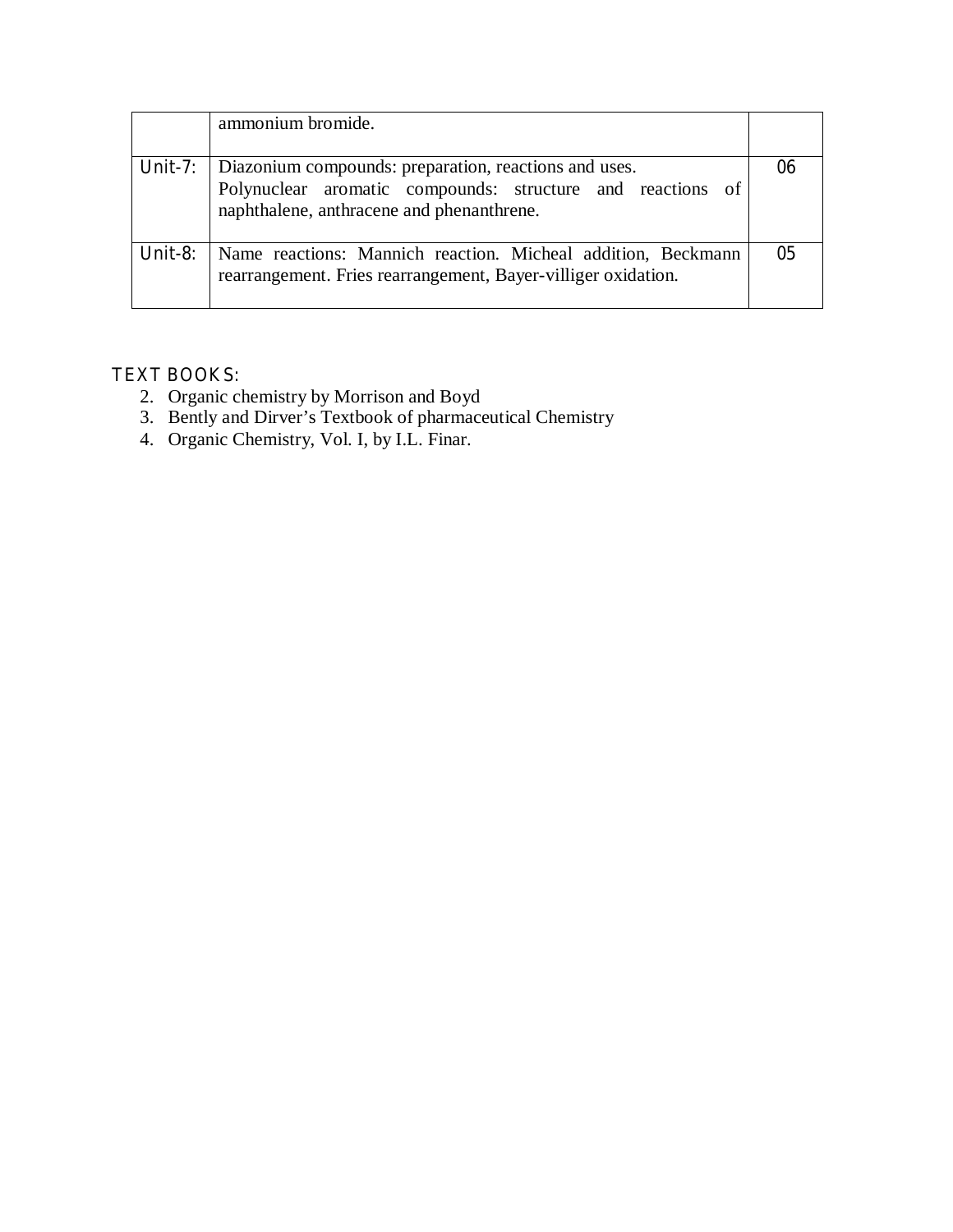# **B.PHARM IV SEMESTER**

# **COURSE NO 401: APPLIED STATISTICS**

### **Learning objectives:**

- 1. To provide the knowledge on the applications of statistics.
- 2. To impart the knowledge in performing general calculations involved in various disciplines of Pharmacy using spread sheet.
- 3. To provide the information on correlation and regression
- 4. To provide the knowledge on the probability and its distributions.
- 5. To enable students to understand about the hypothesis testing, utilization of parametric and non parametric tests.

| <b>Units</b> | <b>Contents</b>                                                                                                                                                                                                                                                                                                          | <b>Hrs</b>     |
|--------------|--------------------------------------------------------------------------------------------------------------------------------------------------------------------------------------------------------------------------------------------------------------------------------------------------------------------------|----------------|
| Unit-1:      | A study of the following with reference to Pharmaceutical Sciences<br>Applications of statistics in pharmaceutical sciences<br>Scales of measurement (nominal, ordinal, interval, ratio)                                                                                                                                 | 08             |
| Unit-2:      | Definitions, Concept, Applications, merits and demerits of mean,<br>median, mode, standard deviation, relative standard deviation,<br>variance, coefficient of variation, skewness, kurtosis.                                                                                                                            | 10             |
| Unit-3:      | Definition and concept of precision, accuracy, mean error, relative<br>error, significant numbers.<br>Concept, applications, properties, calculations involved in correlation<br>(Pearson's correlation coefficient, Spearman's rank correlation<br>coefficient) and regression (linear regression, least square method) | 10             |
| Unit-4:      | Probability: Definitions<br>(Random event, Elementary<br>event,<br>Exhaustive event, mutually exclusive events, complementary events,<br>independent events, classical and modern definitions of probability,<br>random variable.)                                                                                       | 07             |
| Unit- $5:$   | Addition theorem, Multiplication theorem, Baye's theorem                                                                                                                                                                                                                                                                 | 0 <sub>5</sub> |
| Unit-6:      | Probability distributions such as normal, binomial and poisson<br>distributions. Sampling distribution, standard error, confidence limits.                                                                                                                                                                               | 06             |
| Unit-7:      | Elements of sampling theory: Definitions and concepts of<br>population, sample, discrete variable, continuous variable, different<br>sampling methods                                                                                                                                                                    | 07             |
| Unit-8:      | Testing of hypothesis: Definition and concept of null hypothesis,<br>types of error, level of significance, criterion value, Z test and t test                                                                                                                                                                           | 07             |

Text Books: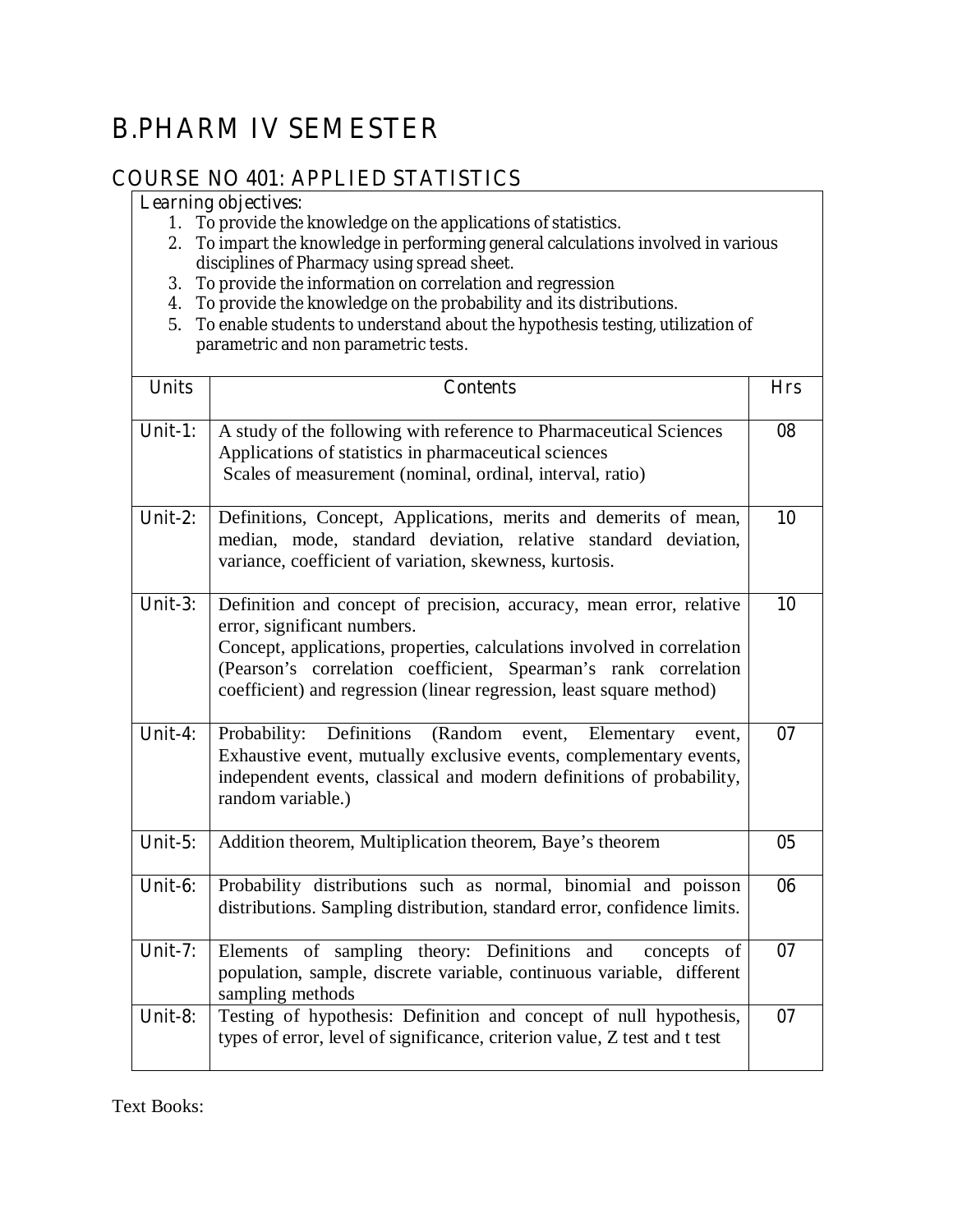- 1. Comprehensive Statistical Methods, by P.N.Arora, SumeetArora, and S. Arora (S. Chand & company)
- 2. Miller & Freund's Probability and statistics for engineers by Richard A. Johnson, (Pearson Education Publishers)
- 3. Statistics Theory, Methods and Application by DC Sancheti and VK Kapoor()(Sulthan and chand&sonsPublishers)

#### **Reference Book:**

- 1. Pharmaceutical Statistics by S. Bolton
- 2. Biostastics and computer applications by G.N.Rao and N.K Tiwari published by pharma book syndicate.

## **COURSE NO 402: PHARMACEUTICAL ENGINEERING – I**

A study of the following topics with particular reference to pharmaceutical industry.

- 1. To create awareness regarding the unit operations involved in Pharmaceutical industry.
- 2. To provide overview of Pharmaceutical machineries.
- 3. To enable students in selecting proper equipment for material processing in Pharma. Industry
- 4. To educate learners about hazards and safety aspects in industrial environment.

| <b>Units</b> | <b>Contents</b>                                                                                                                                                                                                                                                                                                                                                                                    | <b>Hrs</b> |
|--------------|----------------------------------------------------------------------------------------------------------------------------------------------------------------------------------------------------------------------------------------------------------------------------------------------------------------------------------------------------------------------------------------------------|------------|
| Unit-1:      | Fluid Flow: Definitions, Material balance, energy balance, Bernoulli's<br>equation, stream line and turbulent flow, Reynolds number, roughness of<br>pipe surfaces, energy loses in flowing fluids through pipes. Measurement<br>of pressure and fluid flow. Different types of manometers, orifice meter,<br>venture meter, pilot tube and Rotameter. Solutions to simpler numerical<br>problems. | 08         |
| Unit-2:      | Transportation of fluids: Pipe fittings and valves. Pumping equipment,<br>reciprocating pumps, diaphragm pumps, centrifugal pumps, rotary pumps<br>and compressors. Use of compressed air, air lift pumps, screw pumps,<br>monopump and peristaltic pump. Water supply and maintenance of water<br>at different temperatures.                                                                      | 08         |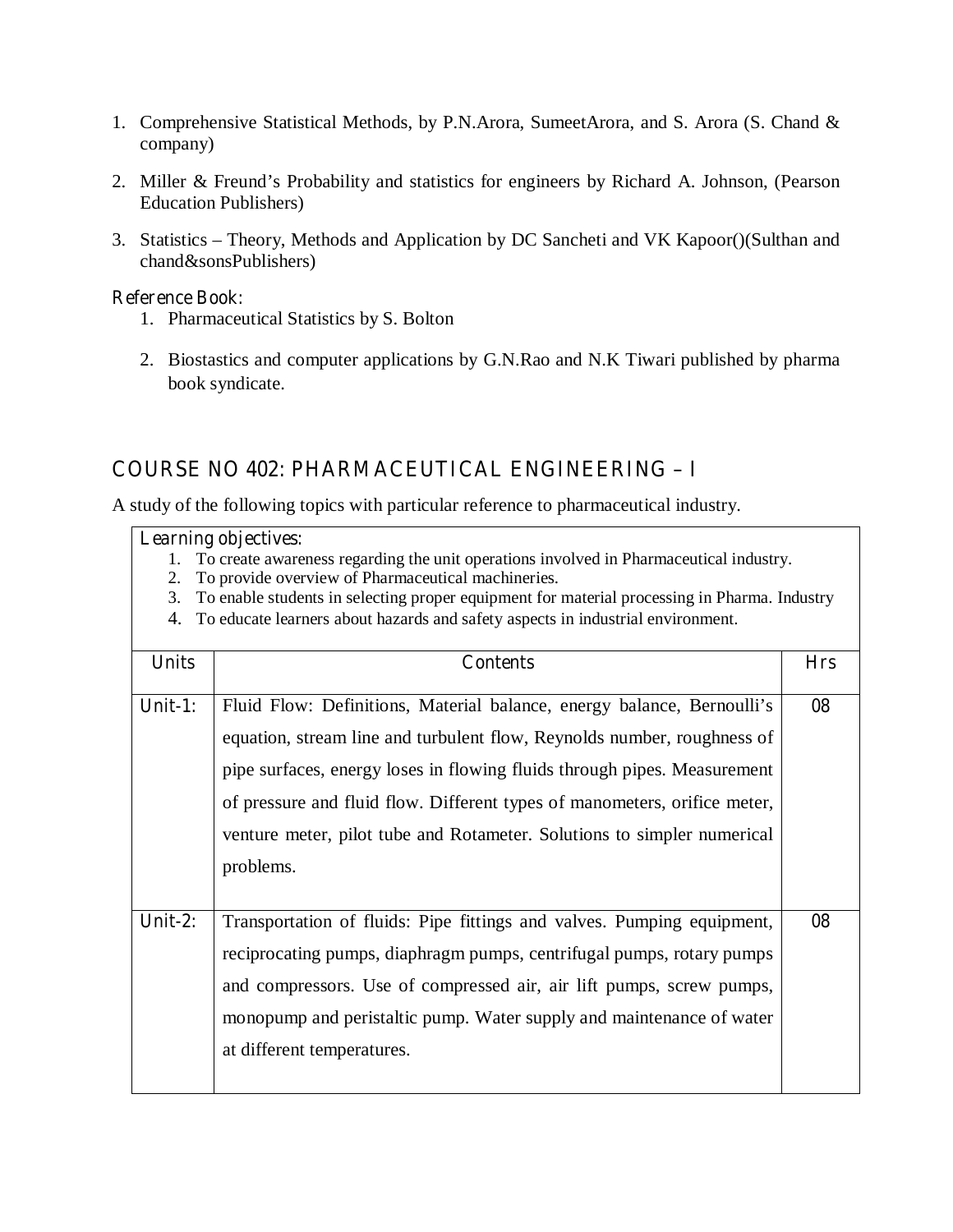| Unit- $3:$ | Heat transfer: Introduction, conduction, Fourier's law, conduction                                                                              | <b>10</b> |
|------------|-------------------------------------------------------------------------------------------------------------------------------------------------|-----------|
|            | through plain and cylindrical surfaces, compound resistances. Heat                                                                              |           |
|            | transfer from condensing vapours. Drop wise and film type condensation.                                                                         |           |
|            | Properties of steam, Heat exchangers. Parallel and counter current flow.                                                                        |           |
|            | Radiation, Stephan's and Kirchoff law, Physical nature of surfaces. Heat                                                                        |           |
|            | conservation and insulation. Requirements of a good conductor.                                                                                  |           |
|            |                                                                                                                                                 |           |
| Unit-4:    | Evaporation: General principles, methods of supply of heat, types of                                                                            | 06        |
|            | evaporators, jacketed evaporators, film evaporators, forced circulation                                                                         |           |
|            | evaporators, evaporator accessories, wet and dry condensers, vacuum                                                                             |           |
|            | pumps, gauzes, steam traps.                                                                                                                     |           |
|            |                                                                                                                                                 |           |
| Unit-5:    | Distillation: Theory applied to binary mixtures, boiling point and                                                                              | 08        |
|            | equilibrium diagrams, constant boiling mixtures, equilibrium distillation,                                                                      |           |
|            | differential distillation, steam distillation, rectification, distillation stills,                                                              |           |
|            | automatic water stills, molecular distillation and its application.                                                                             |           |
|            |                                                                                                                                                 |           |
| Unit-6:    | Filtration: Filtration media and filter aids, types of filters, filter presses,                                                                 | 08        |
|            | rotary continuous filter and Meta filters. Sterile filtration of liquids, air                                                                   |           |
|            | filters. Filter operation, effect of pressure and temperature on rate of                                                                        |           |
|            | filtration, compressibility of filter cake, elementary theory of filtration,                                                                    |           |
|            | solutions of simpler numerical problems. Centrifuges, theory and                                                                                |           |
|            | equipment and applications.                                                                                                                     |           |
|            |                                                                                                                                                 |           |
|            |                                                                                                                                                 |           |
| Unit-7:    | Materials of construction: Consideration of mechanical properties,<br>corrosion and contamination. Consideration of ferrous metals and their    | 06        |
|            | alloys. Non - ferrous metals like copper, tin, lead, nickel, zinc, silver and                                                                   |           |
|            | platinum.                                                                                                                                       |           |
|            |                                                                                                                                                 |           |
| Unit-8:    | Non – metallic materials like stone ware, wood, glass, rubber and                                                                               | 06        |
|            | plastics. Materials of Pharmaceutical packaging; Industrial hazards and                                                                         |           |
|            | safety precautions; Mechanical, chemical, electrical, fiber and dust<br>hazards. Safety requirements, fire extinguishers, industrial dermities. |           |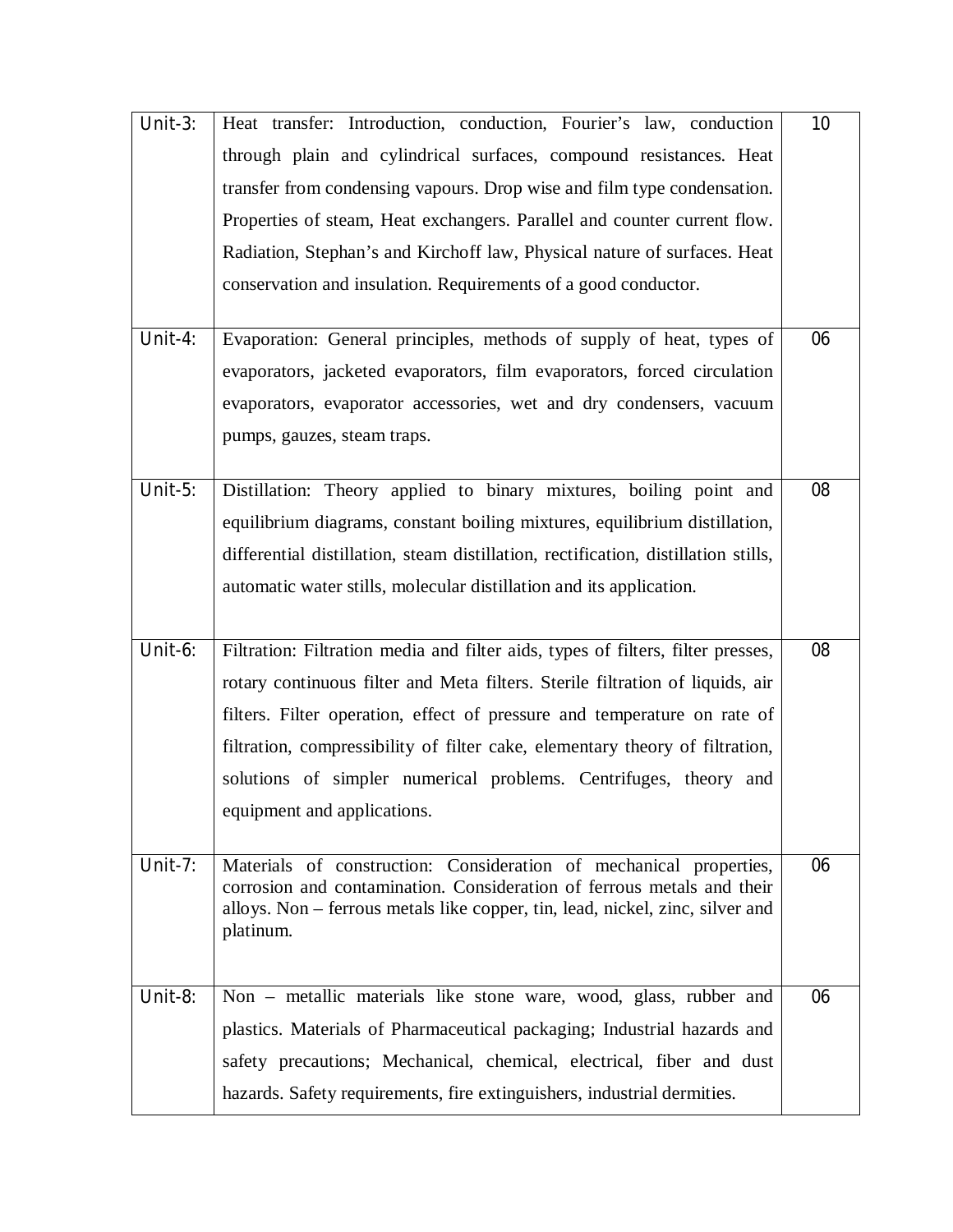#### **Text Books:**

 1. Introduction to Chemical Engineering by Water L. Badger and Julius T. Bancher; 2. The Theory and Practice of Industrial Pharmacy by Leon Lachman, H.A Lieberman and Joseph L. Kanig; 4. Tutorial Pharmacy – Cooper and Gunn 5. Pharmaceutics, The Science of Dosage Form Design, edited by Michael E.Aulton.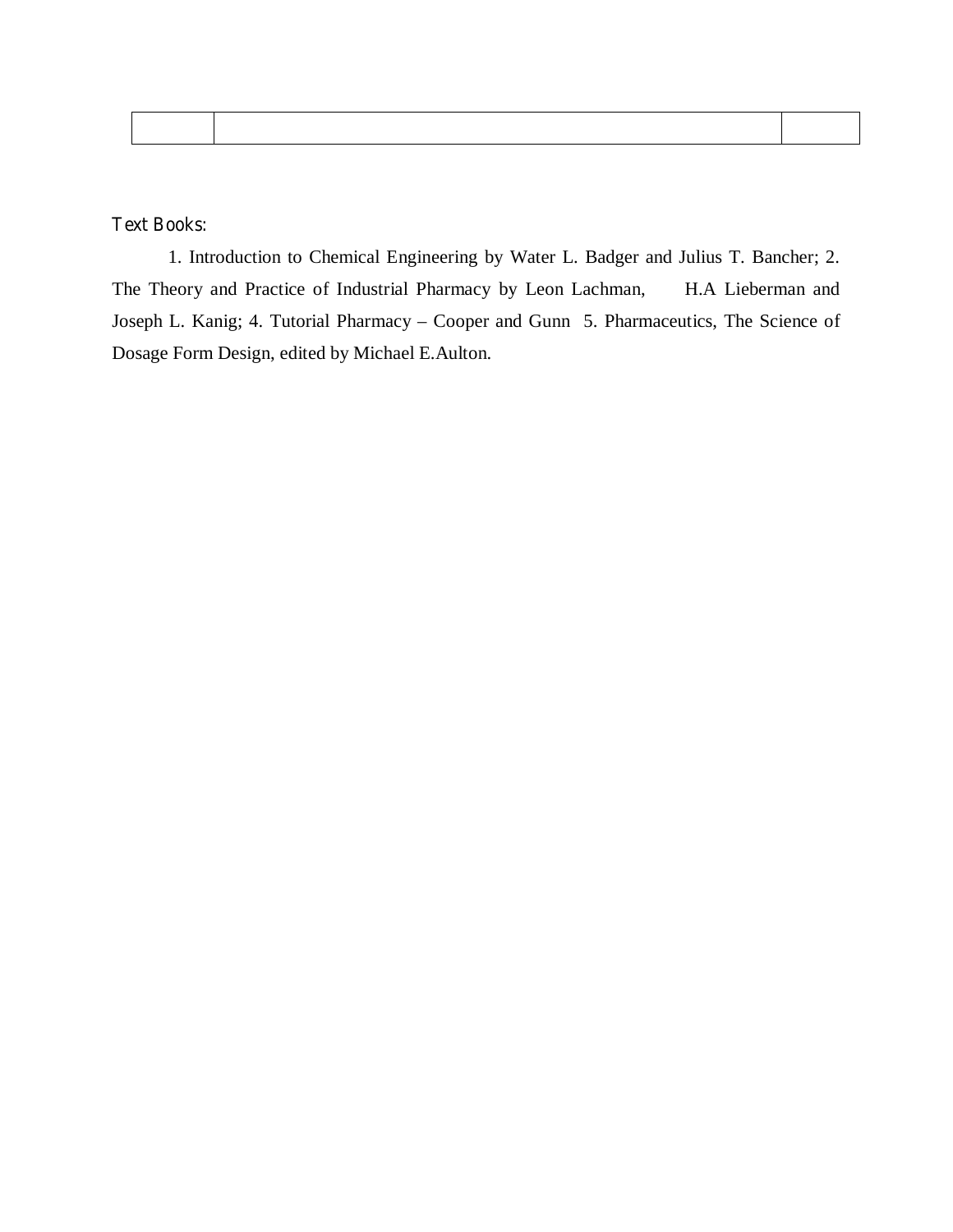# **COURSE NO 403: PHARMACEUTICAL MICROBIOLOGY**

- 1. To emphasize microbiological aspects of Pharmaceutical importance.
- 2. To deal with the various aspects of microorganisms, their classification cultivation, identification etc.
- 3. To provide the thorough knowledge of disinfection and sterilization methods.
- 4. To give an idea regarding immunological aspects, their significance.
- 5. To outline the importance of subject in useful diagnostic tests.
- 6. To provide the knowledge about the use of microbiological techniques in quantification/standardization of selected Pharmaceuticals.
- **7.** To help in providing idea about infectious diseases diagnosis and their control.

| <b>Units</b> | <b>Contents</b>                                                                                                                                                                                                                                                                                                                                                                                                                                                                                                                                                                                                                                                  | <b>Hrs</b> |
|--------------|------------------------------------------------------------------------------------------------------------------------------------------------------------------------------------------------------------------------------------------------------------------------------------------------------------------------------------------------------------------------------------------------------------------------------------------------------------------------------------------------------------------------------------------------------------------------------------------------------------------------------------------------------------------|------------|
| Unit-1:      | History, branches of microbiology and importance of pharmaceutical<br>Microbiology. Contribution of Antony Van Leeuwenhoek, Robert Koch,<br>Louis Pasteur and Alexander Fleming.<br>Microscopy – Principle and description of light microscopes and electron<br>microscope                                                                                                                                                                                                                                                                                                                                                                                       | 06         |
| Unit-2:      | Structure of procaryotic and eucaryotic cells and their comparison.<br>Theory of staining, simple, Gram's, acid fast, negative, flagella and spore<br>staining methods. Study of morphology, broad classification of bacteria,<br>yeasts, actinomycetes, fungi, viruses and life cycle of bacteriophage.<br>Types and preparation of media for bacterial, fungal and actinomycete<br>cultures.                                                                                                                                                                                                                                                                   | 08         |
| Unit- $3:$   | Different methods of isolation and preservation of microbial cultures.<br>System of identification of bacteria - preliminary criteria for<br>identification, some biochemical tests - Fermentation of carbohydrates,<br>nitrate reduction, starch hydrolysis and gelatin liquefaction, H <sub>2</sub> S<br>production.<br>Study of bacterial growth – Growth, generation time, growth rate and<br>growth curve. Techniques for quantitative measurement of bacterial<br>growth (viable and total counts). Synchronous and continuous growth.<br>Effect of UV light, temperature, pH, osmotic pressure, salt concentration<br>and metal ions on bacterial growth. | 10         |
| Unit-4:      | Sterilization methods: Moist heat, dry heat, filtration, gaseous and<br>radiation methods. Sterilization indicators. Principle and significance of<br>test for sterility.<br>Concept of asepsis and maintenance of aseptic conditions.<br>General principles of antibiotics, clinically useful antibiotics, mode of<br>action, sensitivity tests and antibiotic resistance.<br>Dynamics of disinfection, merits and demerits of different disinfectants,<br>commonly used disinfectants, their mechanism of action. Evaluation of                                                                                                                                | 10         |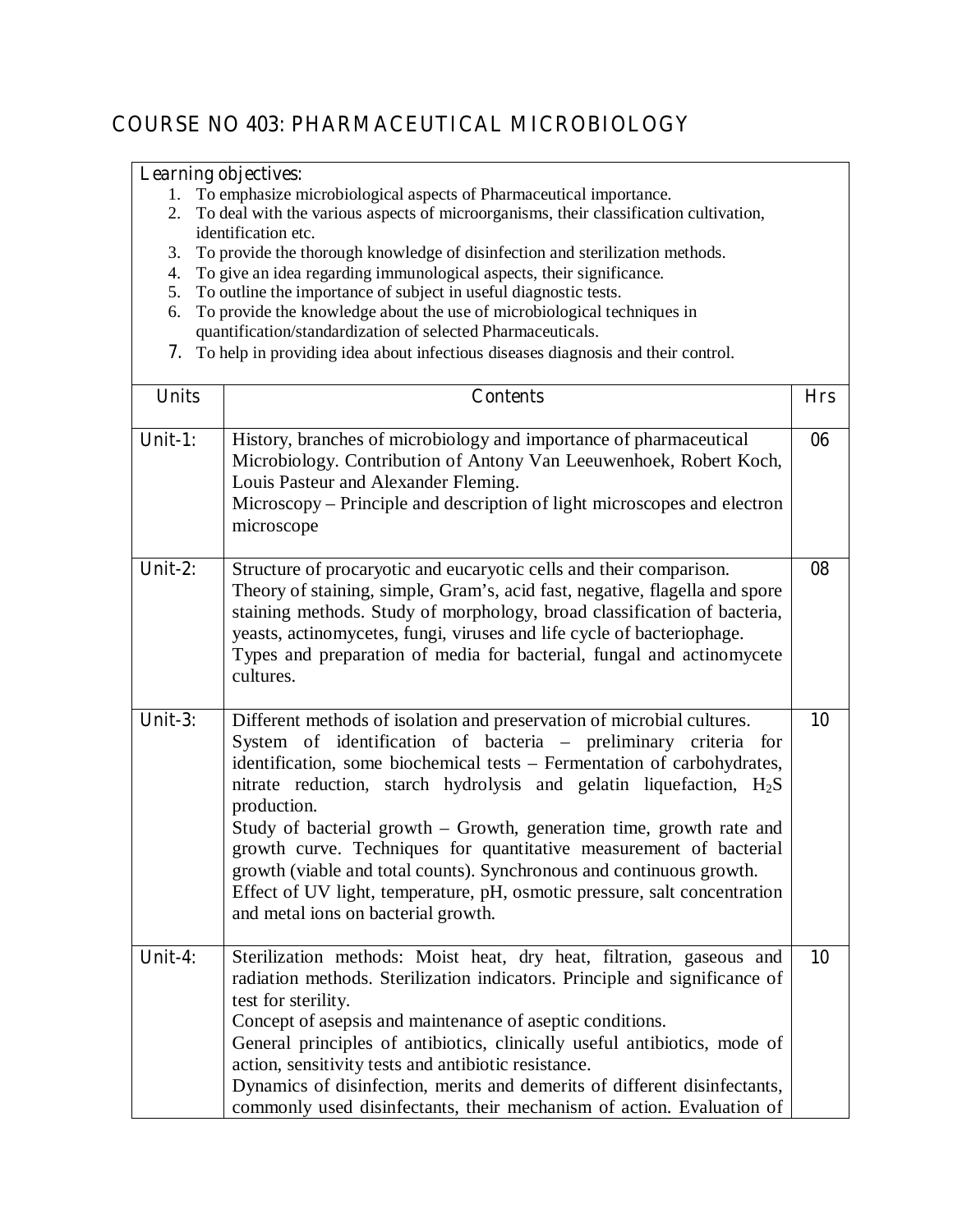|            | disinfectants (Rideal Walker and Chick Martin coefficients and their<br>limitations)Introduction to microbiology of water<br>milk.<br>and<br>Bacteriological examination for assessment of the quality of milk and<br>water. Microbial limit tests for E. coli and Pseudomonas.                                                                                                                                          |    |
|------------|--------------------------------------------------------------------------------------------------------------------------------------------------------------------------------------------------------------------------------------------------------------------------------------------------------------------------------------------------------------------------------------------------------------------------|----|
| Unit- $5:$ | Immunity: Definition of antigen and antibody, types of antigens and<br>antibodies, classification of immunoglobulins, types of immunity.<br>Antigen-antibody reactions (agglutination, precipitation, neutralization<br>and complement fixation). Hyper sensitive types of reactions.<br>Definition of infection, non-specific defence mechanisms, bacterial<br>toxins, virulence and virulence factors and attenuation. | 07 |
| Unit-6:    | Methods of transmission of communicable and infectious diseases,<br>carriers, vectors and reservoirs. General methods of immunization against<br>diseases.                                                                                                                                                                                                                                                               | 06 |
| Unit-7:    | Study of etiology, diagnosis, sources of infection, mode of trasmission,<br>immunization methods, prevention and control of the following diseases,<br>Bacillary dysentery, typhoid, cholera, amoebiasis, syphilis, gonorrhoea,<br>AIDS, tetanus, diphtheria, tuberculosis, leprosy, food poisoning and<br>infective hepatitis.                                                                                          | 07 |
| Unit-8:    | Genetic recombination - Bacterial conjugation, transformation and<br>transduction. Mutation, mutagens, mechanism of mutation, types of<br>mutations, isolation of nutritional and antibiotic resistant mutants.                                                                                                                                                                                                          | 06 |

# **COURSE NO 404***:* **PHARMACEUTICAL MICROBIOLOGY - PRACTICALS**

#### **List of experiments:**

1.Preparation of nutrient broth; 2. Preparation of nutrient agar; 3.Inoculation of bacteria; 4.Isolation of pure cultures; 5.simple staining; 6. Gram's staining; 7.Motility of bacteria; 8.Spore staining; 9.Oligodynamic action of copper; 10.Liquefaction of gelatin; 11. Starch hydrolysis; 12. Nitrate reduction;13. H<sub>2</sub>S production 14. Phenol coefficient; 15. Chick Martin coefficient;16.Viable count; 17.Fermentation of carbohydrates; 18.Microbiology of water; 19.Microbiology of milk; 20.Antibiotic sensitivity test; 21. Morphology of yeast, fungi and actinomycetes

#### **Text books and Reference books:**

1. Microbiology by Pelczar, M.J. Reid, R.D. and Chan, E.S. Tata McGraw Hill Publishing Co. Ltd.;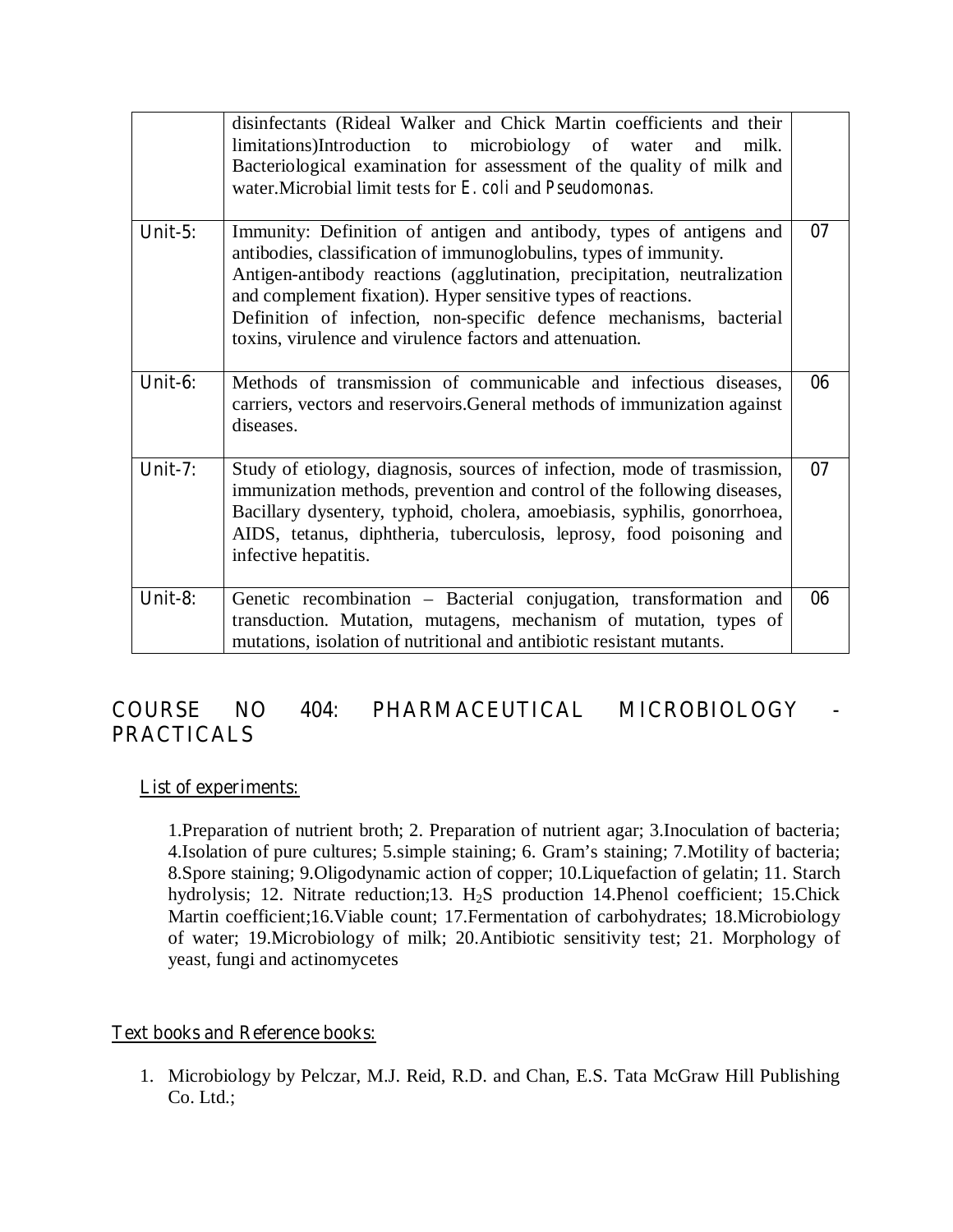- 2. Medical microbiology edited by Robert Cruick Shank. ELBS edition;
- 3. Bentley's text book of pharmaceutics
- 4. Pharmaceutical microbiology by Harrish M. Baillere, Tindal and Co., London;
- 5. Tutorial Pharmacy by Cater S.J. Kothari Book Depot, Bombay;
- 6. Pharmaceutical microbiology edited by Hugo and Russel, P.g. publishing company Ltd., New Delhi

# **COURSE NO 405: APPLIED BIOCHEMISTRY**

#### **Learning objectives:**

- 1. To impart broad understanding of molecular level of chemical process associated with living cells.
- 2. To develop the knowledge regarding enzymes and its related issues.
- 3. To provide idea about metabolic processes involved in illnesses.

| <b>Units</b> | <b>Contents</b>                                                           | <b>Hrs</b> |
|--------------|---------------------------------------------------------------------------|------------|
|              |                                                                           |            |
| Unit-1:      | Brief chemistry of carbohydrates, lipids, proteins and nucleoproteins and | 10         |
|              | detailed metabolism of the above.                                         |            |
| Unit- $2:$   | Outlines of the mechanism of protein synthesis, metabolism and genetic    | 08         |
|              | regulation                                                                |            |
| Unit- $3:$   | Outlines of biochemistry of cell division and metastasis                  | 06         |
|              |                                                                           |            |
| Unit-4:      | Biochemistry of important body fluids                                     | 06         |
| Unit- $5:$   | Principles involved and apparatus used in the analysis of blood and urine | 06         |
|              | and interpretation of results.                                            |            |
| Unit-6:      | Enzymes: Classification, mode of action, factors affecting the enzyme     | 10         |
|              | action and co-enzymes.                                                    |            |
| Unit- $7:$   | Brief outline of energy and phosphate metabolism and detoxification       | 08         |
|              | mechanisms of the body. Principles involved in biological oxidation.      |            |
|              |                                                                           |            |
| Unit-8:      | The biochemical role of vitamins and hormones-principles of nutrition and | 08         |
|              | dietetics                                                                 |            |

#### **Books suggested**:

.

- 1. Review of Physiological Chemistry by Harold,A.Harper;
- 2. Textbook of Biochemistry by West, Todd, Manson, Van Bruggen.

#### **Reference Books**:

- 1. Hawk's Physiological Chemistry by Bernard L.Oser;
- 2. Biochemistry by Albert Lehninger.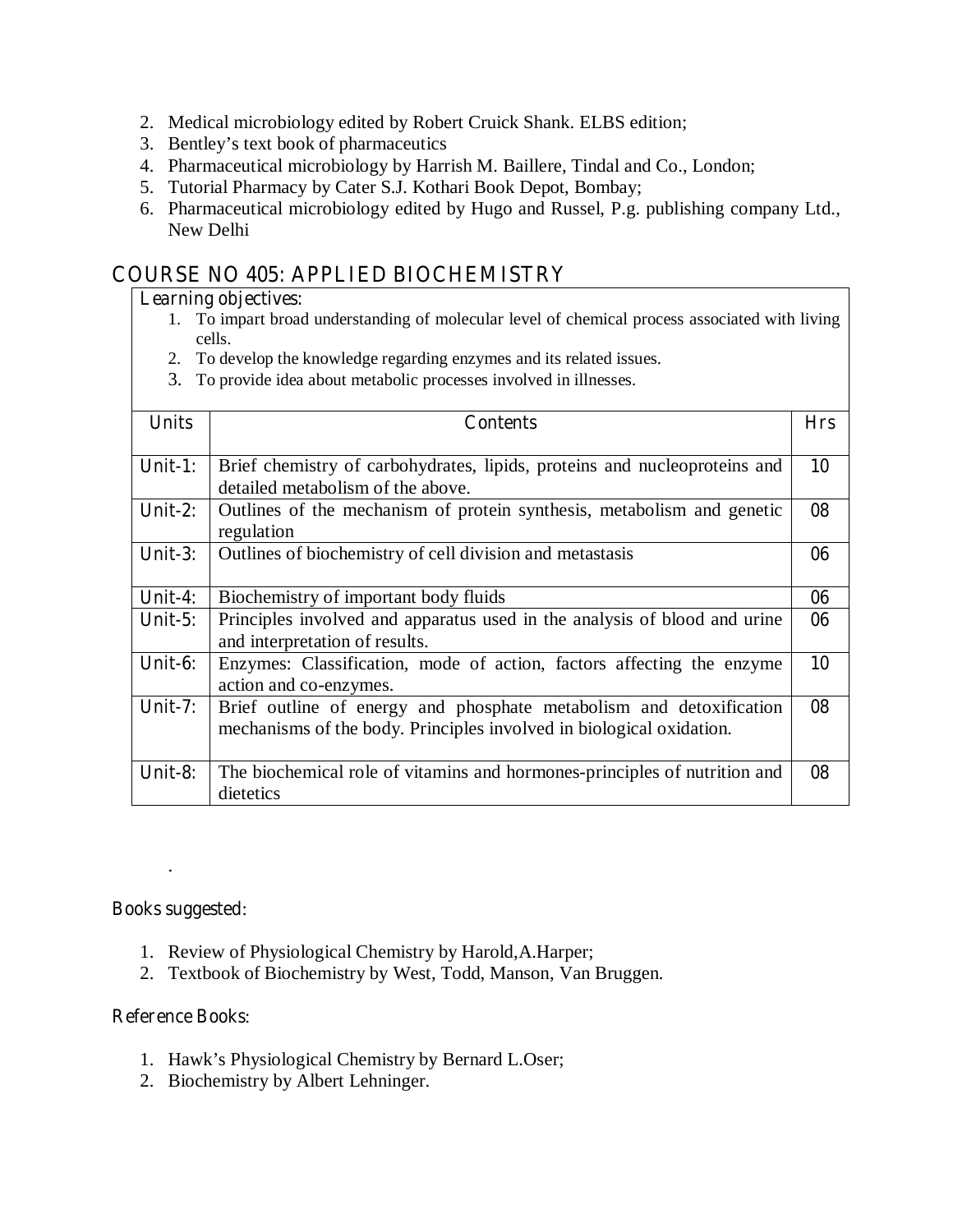## **COURSE NO 406: APPLIED BIOCHEMISTRY PRACTICAL**

1. General tests for identification of carbohydrates, proteins and lipids;

2.Qualitative examination of urine for normal and abnormal constituents;

3. Quantitaive estimation of glucose in urine

5.Quantitaive estimation of glucose in blood ;

8. Quantitative estimation of cholesterol in blood;

9. Estimation of triglycerides in blood ;

10. Estimation of blood urea nitrogen;

11. Estimation of SGPT and SGOT in blood ;

12. Estimation of bile pigments in blood ;

13. Effect of temperature, pH and inhibitors on amylase enzyme activity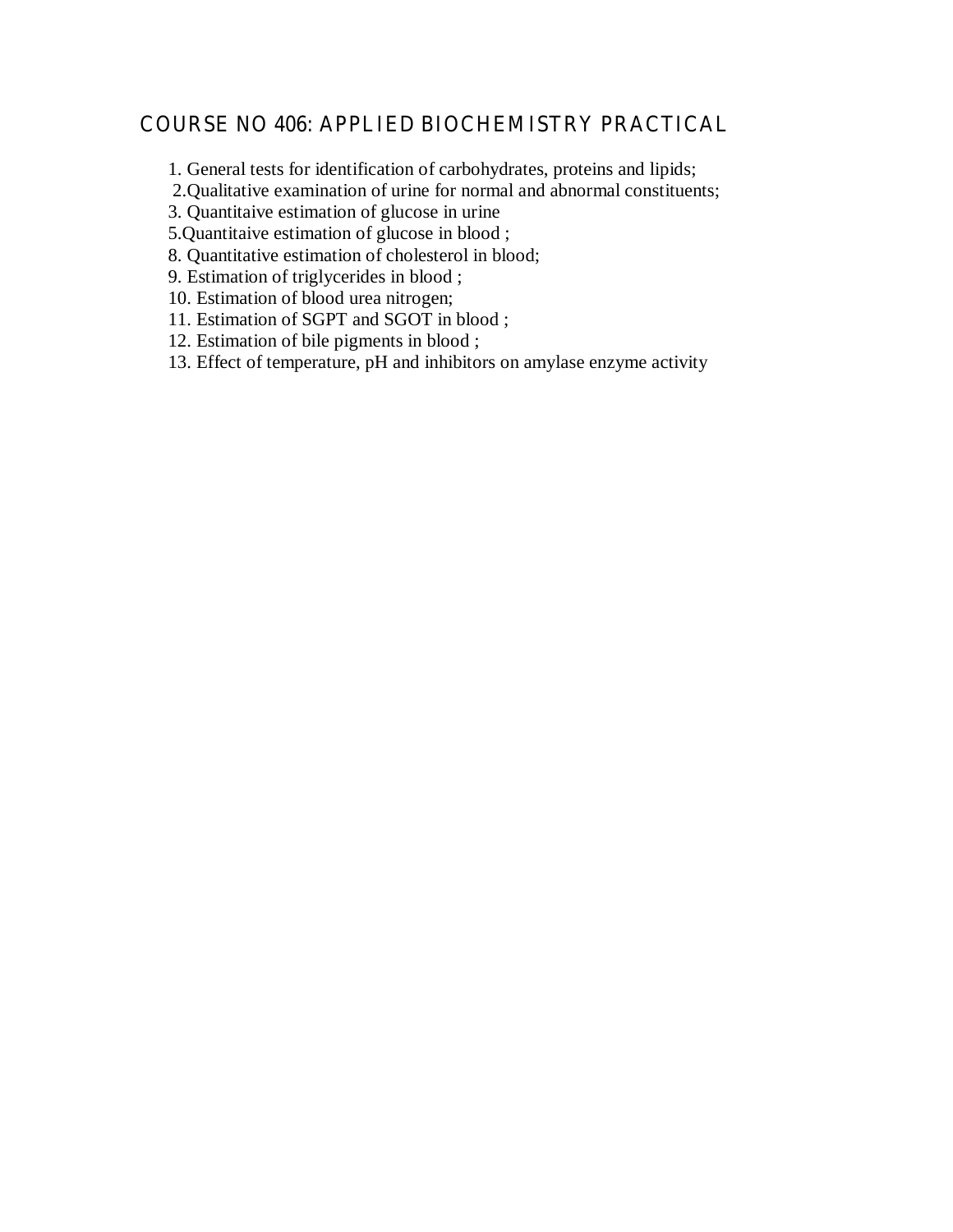# **COURSE NO 407: PHARMACOGNOSY AND PHYTOCHEMISTRY-I**

- 1. To train the students in medicinal plants cultivation, collection, processing and storage of crude drugs.
- 2. To introduce the microscopical and morphological charactars, chemical nature, tests for identification, adulterants, substituents and uses of the following drugs Leaves, Flowers, Barks and seeds

| <b>Units</b> | $1.16$ $\mu$ $0.5$ , $D$ and $D$ $D$ $D$ $D$<br><b>Contents</b>                                                                                                                                                                                                                                                                                                                                          | <b>Hrs</b> |
|--------------|----------------------------------------------------------------------------------------------------------------------------------------------------------------------------------------------------------------------------------------------------------------------------------------------------------------------------------------------------------------------------------------------------------|------------|
| Unit-1:      | Introduction , development, present status<br>and<br>future<br>scope<br>of<br>Classification of crude<br>pharmacognosy;<br>drugs:<br>Alphabetical,<br>morphological, taxonomical, chemical and therapeutic; Cultivation,<br>collection, processing and storage of crude drugs,<br>Factors influencing cultivation of medicinal plants. Types of soils and<br>fertilizers of common use.                  | 12         |
| Unit-2:      | A study of mineral drugs, fossil organisms, Diatomite, chalk, kaolin,<br>bentonite, Fuller's earth. A study of commercial fibers, their sources,<br>preparation, characters, chemical tests, uses, etc.-Cotton, cellulose,<br>regenerated cellulose, Jute, Wool, Silk, Nylon; Starch - manufacture and<br>general characteristics of wheat, potato, maize and rice starches, soluble<br>starch, dextran. | 08         |
| Unit-3:      | Microscopical and macroscopical characters, varieties, cultivation,<br>collection, principal, constituents, chemical nature, tests for identification,<br>adulterants, substituents and uses of the following drugs. Leaves:<br>Eucalyptus, senna, adhatoda, digitalis, squill and datura                                                                                                                | 06         |
| Unit-4:      | Microscopical and macroscopical characters, varieties, cultivation,<br>collection, principal, constituents, chemical nature, tests for identification,<br>adulterants, substituents and uses of the following drugs Flowers: Cloves,<br>pyrethrum, saffron                                                                                                                                               | 06         |
| Unit-5:      | Microscopical and macroscopical characters, varieties, cultivation,<br>collection, principal, constituents, chemical nature, tests for identification,<br>adulterants, substituents and uses of the following drugs Fruit : Fennel,<br>cumin, coriander, ajowan, dill, caraway, orange, lemon and capsicum.                                                                                              | 08         |
| Unit-6:      | Powders of natural occurrence: Lycopodium,pollen,kamala,lupulin; Entire<br>organisms: Carrageenan, ergot, penicillin, ephedra, belladonna, lobelia, pepper<br>mint, vinca and leech.                                                                                                                                                                                                                     | 07         |
| Unit-7:      | Microscopic characters, cultivation, collection, commercial varieties,<br>adulterants, chemical constituents and uses of the following drugs. Barks<br>: Cinchona, cinnamon, cascara segrada, kurchi, wild cherry, quillaia.                                                                                                                                                                             | 06         |
| Unit-8:      | Microscopic characters, cultivation, collection, commercial varieties,                                                                                                                                                                                                                                                                                                                                   | 07         |